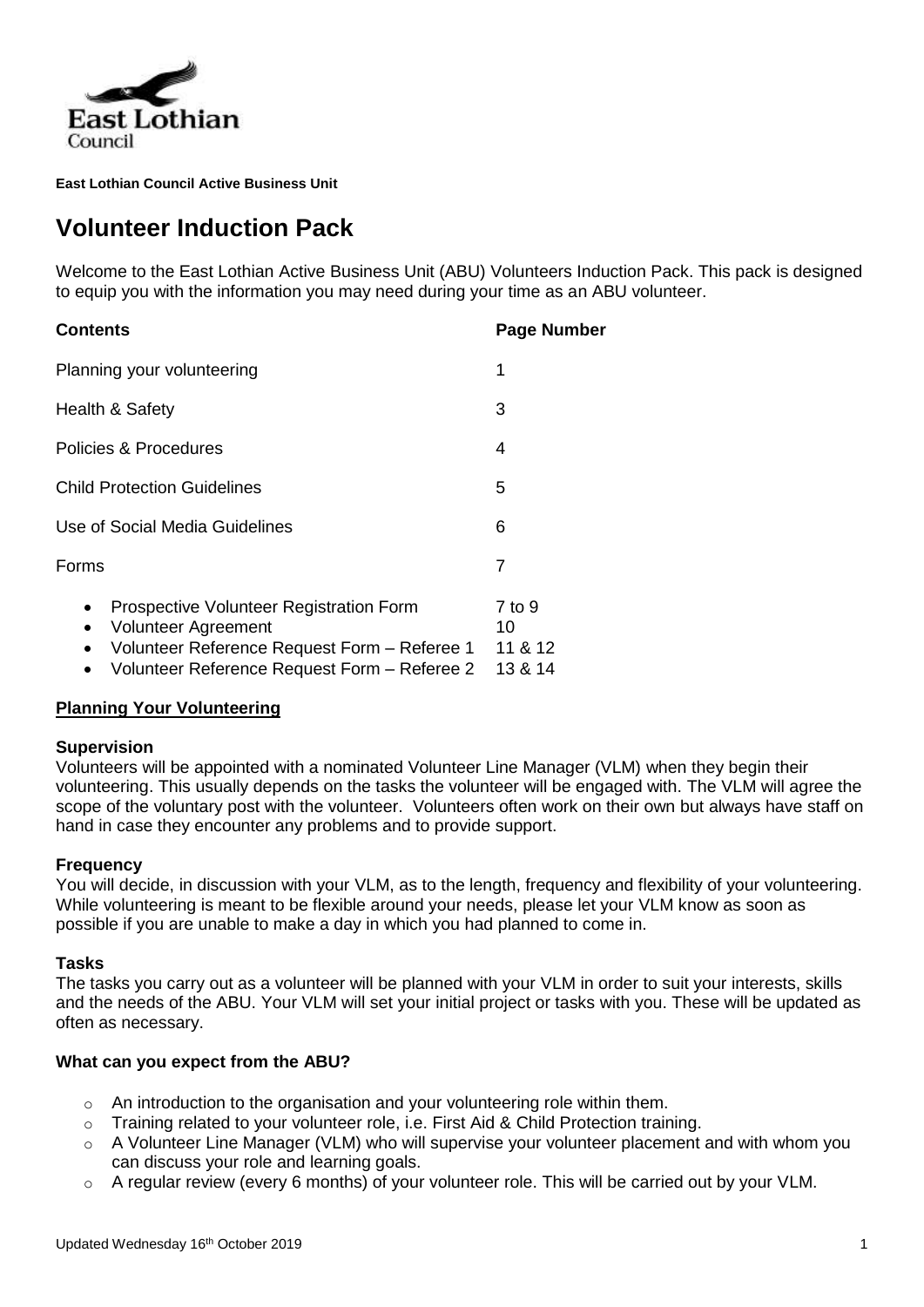

Standard insurance cover will be provided for all volunteers in respect of public liability, personal *accident for ELC only and professional indemnity.*

# **Volunteer Training**

Pre-requisites may need to be achieved before you can access some of these courses

- o First Aid
- o Child Protection
- o Access to the ELC Online Community LearnPro training website.
	- Your VLM should provide you with the Community LearnPro link and password.
	- See LearnPRO Child Protection Level 1<br>■ See LearnPRO GDPR & Information Sec
	- See LearnPRO GDPR & Information Security.
- o Sport Specific courses
- $\circ$  All types of training opportunities will be communicated as and when they are available.
- $\circ$  Should you wish to attend any course relevant to your placement, please discuss with your VLM first.

# **What we expect from you**

We will discuss with you the amount of time that you are willing to commit to volunteering, when you will be available each week, and how your availability will fit in with the needs of the services. If, for any reason, you will not be attending as we have agreed, you must let us know as soon as possible so that a substitute can be found or different arrangements can be made.

# **Confidentiality**

In the course of your volunteering you will come across confidential information about the Council, its staff and its clients. You must respect this confidentiality and not use the information for your own benefit or disclose the information, except where required or permitted to do so by law.

# **Policies**

You will abide by the organisation's health and safety and equal opportunities policies. These can provided to you by your VLM. We will also inform you of procedures to follow when undertaking activities based upon activity risk assessments.

# **Ideas and problems**

You may have ideas for the better performance of your duties or of ways in which we can meet our objectives as an organisation. Please discuss these with your VLM.

You may run into problems when performing your duties. You should discuss any complaint or problems with your VLM.

Your VLM will discuss with you any issues that they may have with your role.

If you would like to change the arrangements for your volunteering or move to a different kind of volunteering, that too should be raised with your VLM.

# **Evaluation and Review**

A review will take place after your first block of volunteering. This provides the opportunity to asses if it is right for you, discuss training requests, or suggestions you may have to help develop the activity you are involved in. Thereafter, please feel free to contact your VLM at any time to discuss or to arrange a meeting to raise any matters or develop things as appropriate.

# **Meeting ELC Staff**

Within your induction period, you will be introduced to ELC staff and provided with their contact details as appropriate.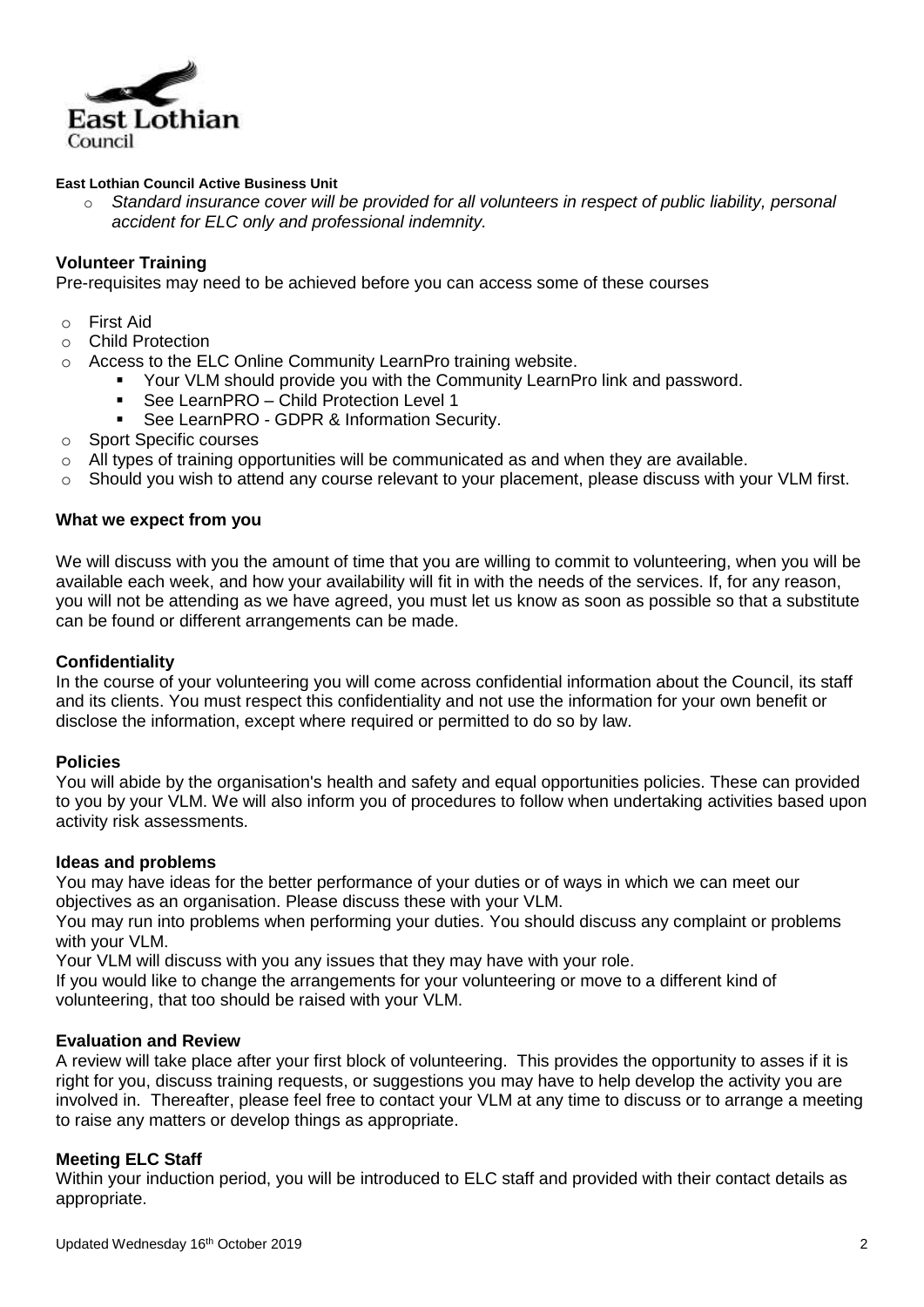

#### **East Lothian Council Active Business Unit Meeting Other Volunteers**

Following feedback from volunteers, we will encourage volunteers to meet and work together when possible. Our Volunteers training sessions are an opportunity to do this, as are celebration of success such as Sports Awards evenings.

# **Resigning as a Volunteer**

We understand that for many reasons, you may at some point want to stop volunteering. Please let your VLM know either in writing or in person. We will then send you a Leavers' Questionnaire (if appropriate).

# **When something goes wrong**

We always hope to provide a happy, safe and secure environment for our volunteers. If at any time you have a complaint or something you are not happy about, please discuss it with your VLM or any other staff in the ABU.

Other details about volunteering can be found in ABU's Volunteer Policy. <https://www.activeeastlothian.co.uk/active-schools/about-active-schools-36>

Health and Safety

# Fire Alarm

As part of your induction, you will be taken on a tour around the building(s) where your placement may be based. Fire exits, fire extinguishers, alarm call points and assembly areas will be pointed out.

If you hear the alarm you should immediately make your way outside (taking any children in your group and activity register with you), through the nearest available exit, and meet at the appropriate Assembly Point. You should take a register of your group and report any missing persons to the Fire Officer/Janitor as appropriate.

# **Equipment**

You should be given training by your VLM before using any piece of equipment. Any manual handling should be carefully planned in order to avoid any incidents and may involve use of equipment or other people.

Volunteers must not attempt to repair faulty equipment if it would put them or others in danger. This applies particularly to electrical repairs and any repairs involving Health and Safety issues.

# Risk Assessments

Risk assessments are completed for most of the activities you might undertake as a volunteer. You should be made aware of the risks involved beforehand and of any safe working methods which are in place to minimize incidents.

If you are carrying out a new task, a risk assessment might need to be completed beforehand. You and your VLM will complete this together.

# **Accidents**

If you do have an accident or health and safety incident (including a 'near miss'), please alert your VLM immediately. You will need to assist them in completing an incident report form. Please also confirm with VLM as to whom their Line Manager is, and their contact number, should you be unable to contact your VLM.

Your VLM should inform you where First aid boxes are located and who the nearest First Aid trained individuals are.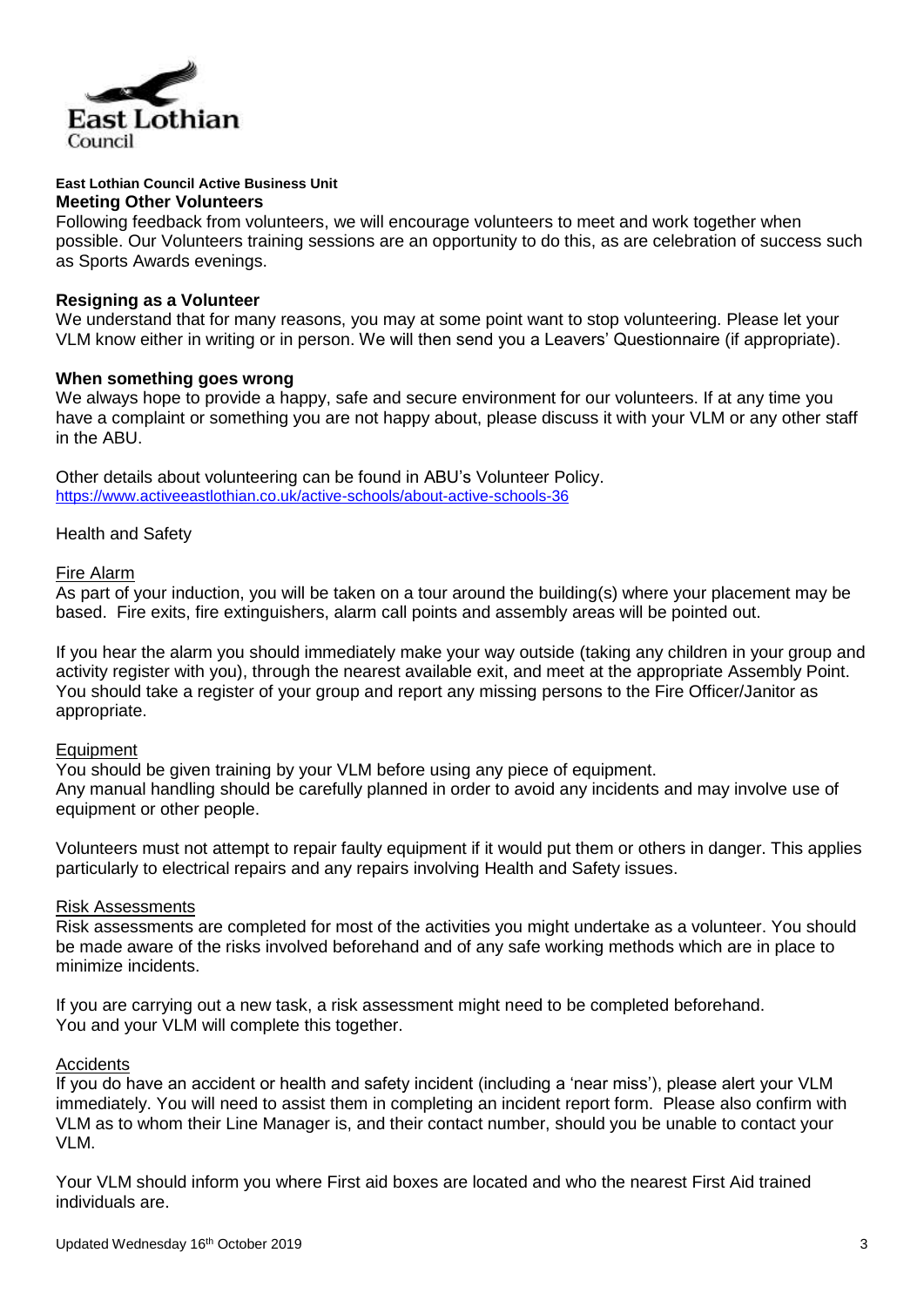

# **Policies and Procedures**

You may be affected or come into contact with the following policies and procedures whilst you are volunteering. These can be provided by your VLM, or found at www.eastlothian.gov.uk

- East Lothian Council Equality Plan 2017/21
- Inter-agency Child Protection Procedures Edinburgh & the Lothian's
- Use of Social Media Guidelines see page 6 of this induction pack
- Risk Assessments speak to your VLM for specific Risk Assessments.
- Incident Reporting Form speak to your VLM for a copy
- ABU Volunteer Policy which includes procedures on: Recruitment and selection Grievance, Complaints and Discipline Information and Confidentiality Management of Volunteers Insurance

# Disclosure Scotland – PVG Scheme

If your volunteering involves you coming into regular contact with children, young people or vulnerable adults you will be asked to become a member of the PVG Scheme. This will only occur after discussion between you and your VLM and you will be given full information about what is involved.

### **Recognition**

You may be or you can nominate a fellow volunteer for an East Lothian Spotlight Award in recognition of you or fellows volunteering within the ABU. If nominated your name will be added to the Volunteer Roll of Honour, which can be found on the [www.activeeastltohian.co.uk](http://www.activeeastltohian.co.uk/) website. You can also nominate a fellow volunteer using the online form at:

<https://www.activeeastlothian.co.uk/volunteer/volunteer-roll-of-honour-86>

# Your Personal Data

East Lothian Council uses the personal data you provide for purposes associated with the delivery of our services.

For more information see: [https://www.activeeastlothian.co.uk/about/privacy-notice-96](https://mail.elc.school/owa/redir.aspx?C=TgyoSXiWe0JVaOoDQYmLqVmMYk2sxeaYrttrpyI3Ywbe_AMMpCTXCA..&URL=https%3a%2f%2fwww.activeeastlothian.co.uk%2fabout%2fprivacy-notice-96) Personal data will be retained in line with East Lothian Council retention policies. Data Protection Officer, East Lothian Council, John Muir House, Haddington, EH41 3HA Email: [dpo@eastlothian.gov.uk](mailto:dpo@eastlothian.gov.uk)

#### **Forms**

Forms mentioned here are included in this Induction pack.

#### Volunteer Registration Form

Before you start as a volunteer, you will be asked to complete a Registration Form so we have a note of your contact details. If you have any questions about this during your time as a volunteer, please ask your VLM.

#### References

Before you start as a volunteer, you will be asked to provide two personal references. Details of these references will be kept confidentially on file and destroyed if you resign as a volunteer.

#### Volunteer Agreement

When you have read this induction pack, and agreed your placement with your VLM, you will be asked to sign the volunteer agreement.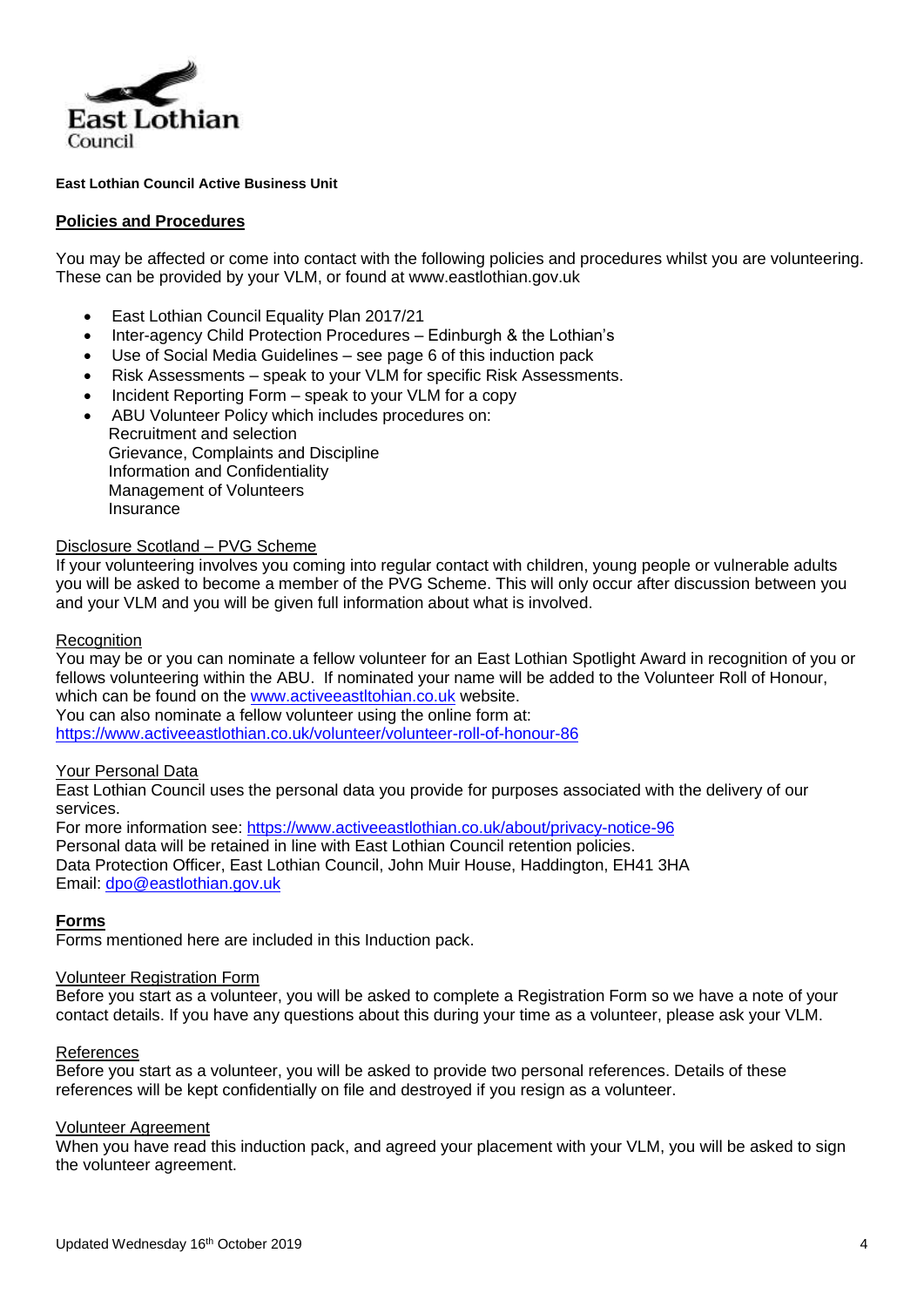

# **Child Protection Guidelines**

 If you have any concerns about a child being at risk but you are unsure, speak to your VLM and they can investigate it further. **Do not** bring it up with the child's parent/guardian after the sessions as this then becomes very difficult to control the situation.

 A child at risk does not always show visible signs of harm, this can also be a child behaving strangely. For example, more aggressive than normal, quieter than normal etc

 Never be left alone with a child in a coaching/teaching situation without someone knowing where you are. Being left alone with a child can leave you open to allegations, which without other points of view are very difficult to address.

 Remember: Child Protection can be a very difficult and complex issue to discuss. If you have any concerns at all report to your VLM who will take appropriate action on your behalf.

# **What to do if a child confides in you?**

 Should a child tell you something in confidence, you must reassure them that they haven't done anything wrong. However you should also inform them that you cannot keep what you have been told a secret, as to help them, you must tell someone else about it.

■ If a child chooses to confide in you, only ask open questions, such as "then what happened...?".

 Should you ask a closed question (a question with a 1 word answer) it may not be as accurate a story, for example "Was it (name) that did this to you?". The child may panic and just agree.

- Write everything down straight away so you can remember details clearly and accurately should you need to refer back.
- Speak to your VLM immediately after the discussion has taken place, so as to act as soon as possible.

The [Inter-agency Child Protection Procedures for Edinburgh and the Lothian's](http://emppc.org.uk/file/Child_Protection/Inter-agency_Child_Protection_Procedures_-_Edinburgh__the_Lothians_Oct_2015.pdf) can be accessed using the following link:

https://www.eastlothian.gov.uk/info/210585/protecting\_someone\_from\_harm/11896/child\_protection

We all have a duty to protect children, whether we are professionals or private individuals.

If you think a child is being or is at risk of being abused or neglected, speak to:

o your Volunteer Line Manager

You can also contact the following people:

- $\circ$  the Children's Wellbeing assessment team by calling 01875 824 309 (Mon Thu 9am-5pm and Fri 9am-4pm)
- o the Emergency Social Care Service by calling 0800 731 6969 (freephone) at any time outside normal office hours
- o the Police by calling 101 or in an emergency 999
- o a member of staff at the childs school
- o any Health professional

.

General enquiries to the Children's Wellbeing assessment team can be made via [cfdutyteam@eastlothian.gov.uk](mailto:cfdutyteam@eastlothian.gov.uk)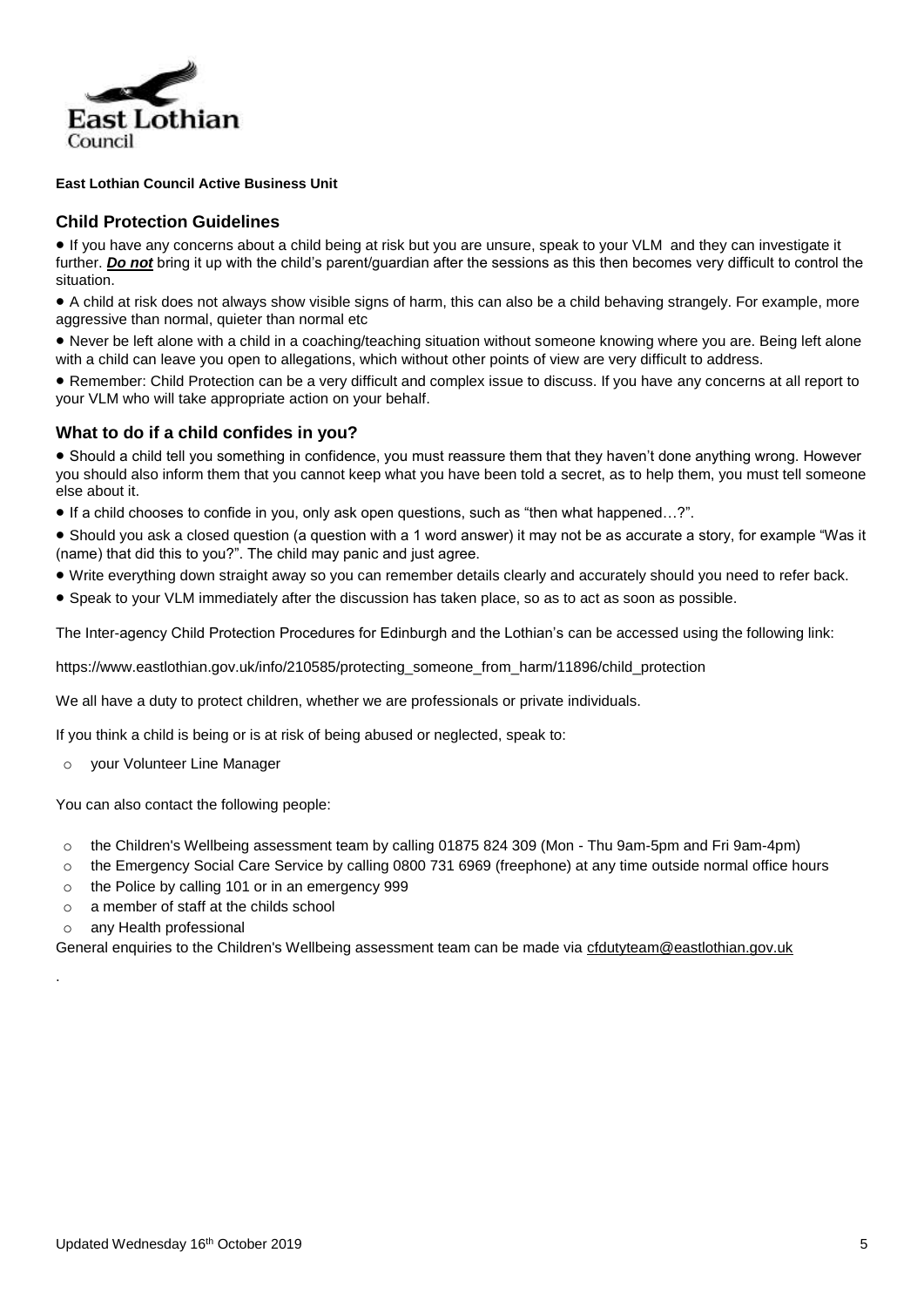

#### **East Lothian Council Active Business Unit Use of Social Media Guidelines**

Social Media is fast becoming the most used way of communication in the world, and it is especially well used in the world of sport. Social Media has lots of positives but it also has a few areas where you have to be careful.

As you will be Volunteering/Coaching within the Active Business Unit, please read the "Do's and Don'ts" below so you know how to make Social Media a positive for you and to ensure you are not caught up in the pitfalls that it may present.

# *Do's*

Use Social Media. It can be a great way keep up to date with others and keep others up to date what you are doing.

 Be aware of what you are posting. Always thinking "What do I want people to think about me and the people I am working with?"

 Should a participant you coach or a parent involved start to insult you or say things about you on Social Media, do not engage with them but bring the situation to the attention of your VLM as soon as possible.

 Be smart about uploading personal or confidential information about yourself and do not upload another person's confidential information without that person's express consent.

 Use Social Media to promote any of the programmes you are involved with. If something great happens (match win/great training session etc.) then let everyone know about.

 Maintain a professional manner throughout your Social Media platforms. Even if it is not about your work (Voluntary or Paid) with ELC, people can still see it and it may have a damaging effect on your reputation as a current/future professional.

Be aware nothing is secret on Social Media. Even posting in a "Private Group" can be shared and spread very quickly.

# *Do not's*

 Do not comment negatively about East Lothian Council or any of the departments/initiatives/venues within it. If you do so, your VLM may have to take disciplinary action against you.

 Do not make extended contact with anyone who you are coaching via social media i.e. Do not make or except Friend Requests, or follow, or tag etc.

Do not engage in online disputes, and never allow others to argue disputes on your behalf.

 Never Drink and Post. You should never use Social Media while under the influence of alcohol. Anything you post can become viral very quickly and then it becomes out of your control.

 Do not post anything that could have damaging effects for East Lothian Council. Always think "Would I want to say this to a journalist?" as many tweets/Facebook posts are used by the media.

 Never use Sarcasm on Social Media. Sarcasm is very difficult to convey in just text. Read through any messages before you post them to make sure they cannot be misconstrued as offensive or insulting.

Never post pictures of anyone without both theirs and their parents' permission.

 Never post directly after a "bad session". Should you have any issues, bring them up with your VLM straight away. Posting online while in a bad mood can make you say things you don't mean.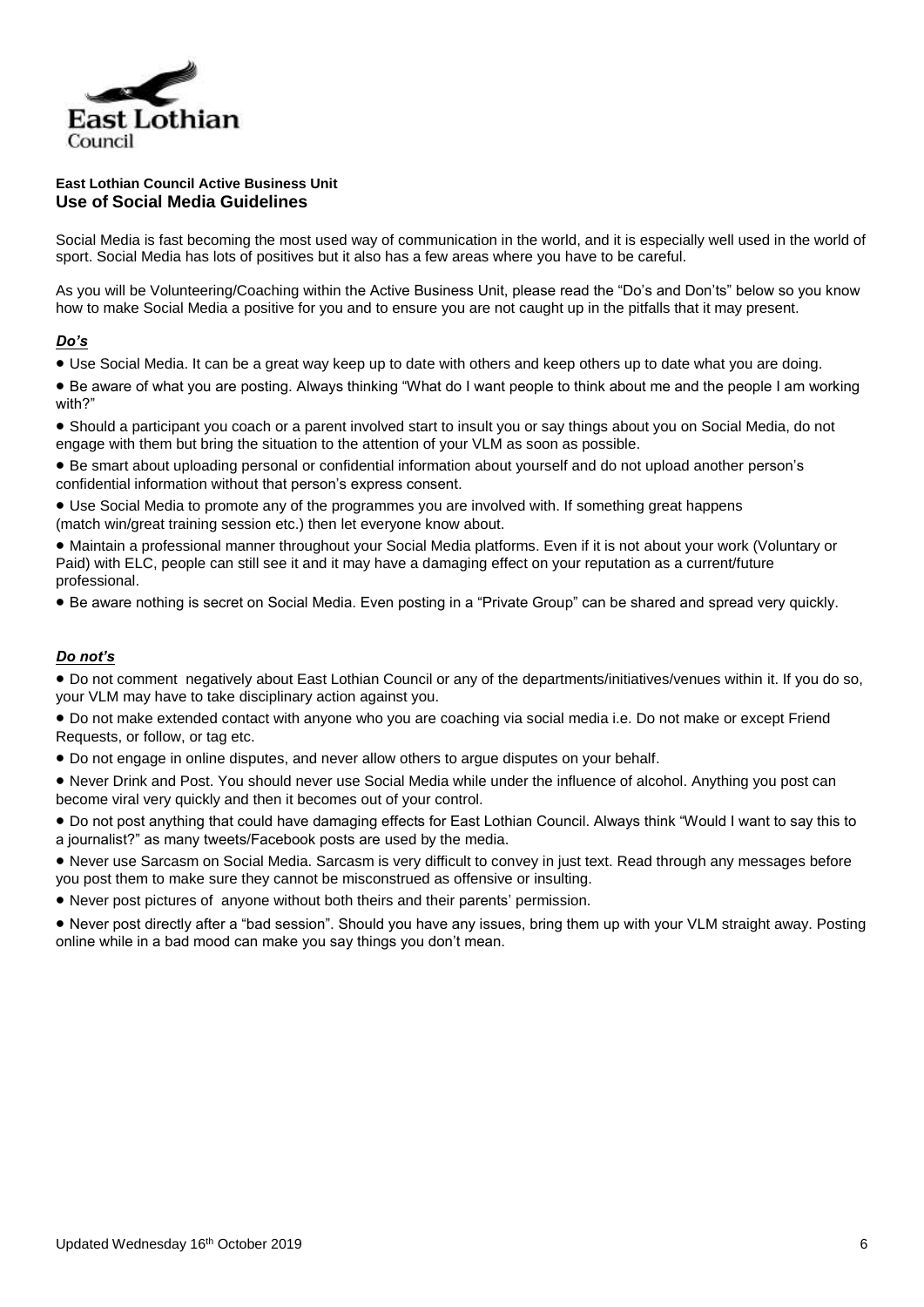

# **East Lothian Council Active Business Unit Prospective Volunteer Registration Form**

# **How to complete this form**

**Section A: Personal Details (Please Print)**

- 1. When you apply to Volunteer: Please complete Section A, B and C, and return with a copy of your qualifications (if relevant to voluntary post).
- 2. After your initial meeting: you and your Volunteer Line Manager (VLM) will read and discuss the Volunteer Induction and read and complete the Volunteer Agreement

| Title: Mr / Mrs / Ms / Miss / Other___________                                                                                                                                                                                       |     | Date of Birth: (DD/MM/YYYY) ___ / ___ / _____                                                                                                                                                                                 |  |
|--------------------------------------------------------------------------------------------------------------------------------------------------------------------------------------------------------------------------------------|-----|-------------------------------------------------------------------------------------------------------------------------------------------------------------------------------------------------------------------------------|--|
|                                                                                                                                                                                                                                      |     |                                                                                                                                                                                                                               |  |
| Home Address: <u>New York: New York: New York: New York: New York: New York: New York: New York: New York: New York: New York: New York: New York: New York: New York: New York: New York: New York: New York: New York: New Yor</u> |     |                                                                                                                                                                                                                               |  |
| ,我们也不会有什么。""我们的人,我们也不会有什么?""我们的人,我们也不会有什么?""我们的人,我们也不会有什么?""我们的人,我们也不会有什么?""我们的人                                                                                                                                                     |     |                                                                                                                                                                                                                               |  |
|                                                                                                                                                                                                                                      |     |                                                                                                                                                                                                                               |  |
| In the event of an emergency, who should we contact on your behalf?                                                                                                                                                                  |     |                                                                                                                                                                                                                               |  |
|                                                                                                                                                                                                                                      |     | Phone Number: University of the Mumber of the Mumbers of the Mumbers of the Mumbers of the Mumbers of the Mumbers of the Mumbers of the Mumbers of the Mumbers of the Mumbers of the Mumbers of the Mumbers of the Mumbers of |  |
|                                                                                                                                                                                                                                      |     |                                                                                                                                                                                                                               |  |
| <b>Supporting you:</b>                                                                                                                                                                                                               |     |                                                                                                                                                                                                                               |  |
|                                                                                                                                                                                                                                      |     |                                                                                                                                                                                                                               |  |
| What do you hope to gain from volunteering?<br><u> What do you hope to gain from volunteering?</u>                                                                                                                                   |     |                                                                                                                                                                                                                               |  |
| How did you hear about volunteering opportunities with us?<br>How did you hear about volunteering opportunities with us?                                                                                                             |     |                                                                                                                                                                                                                               |  |
| Do you consider yourself to have a disability (please circle)?                                                                                                                                                                       | Yes | No                                                                                                                                                                                                                            |  |
|                                                                                                                                                                                                                                      |     |                                                                                                                                                                                                                               |  |
| Are there any other areas of support you might need to enable you to volunteer with us?                                                                                                                                              |     |                                                                                                                                                                                                                               |  |

# **Please complete Section B on the next page.**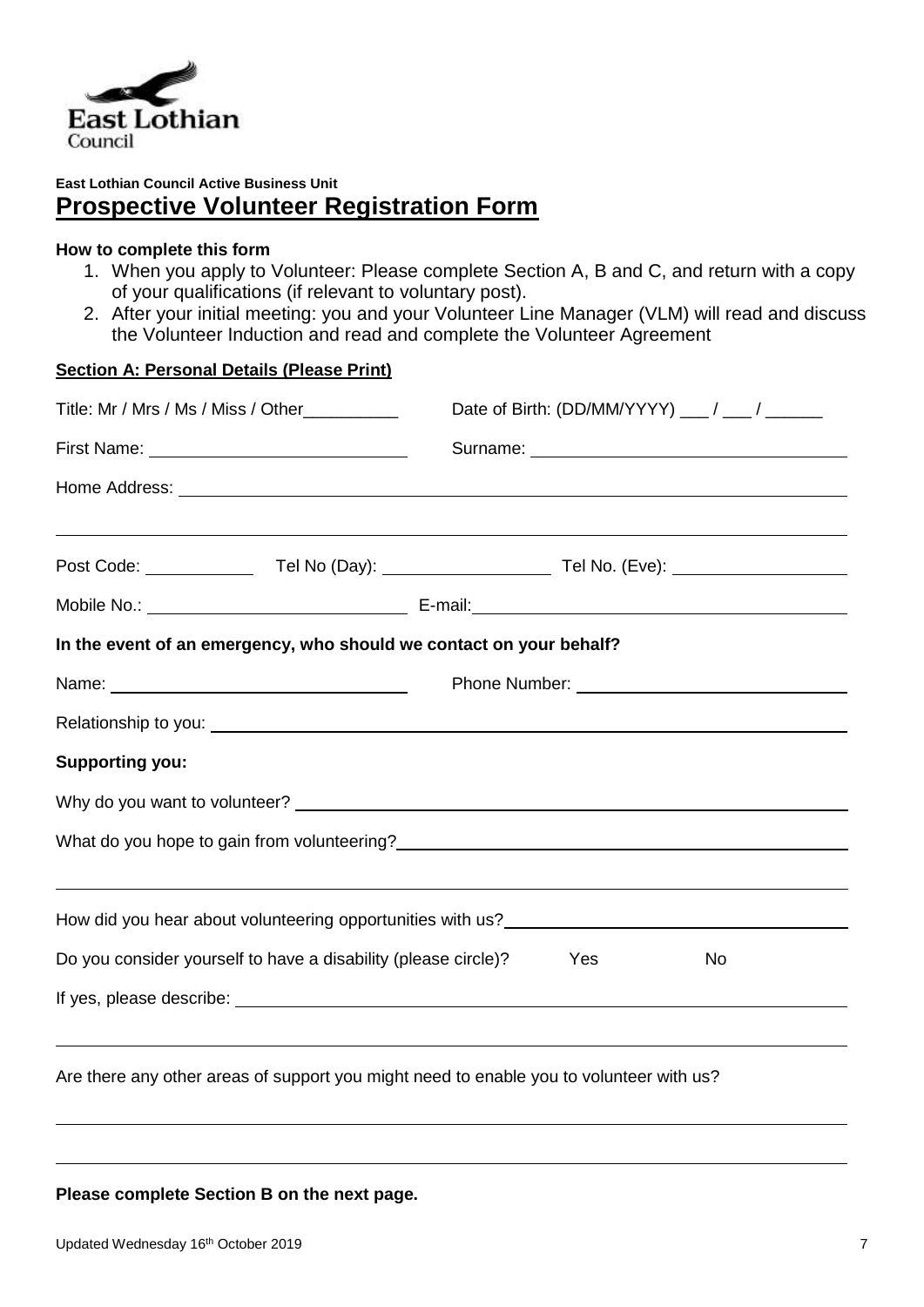

# **East Lothian Council Active Business Unit Section B: Placement Details**

To help us tailor the best training programme for volunteers, could you please complete the sections below.

Please state any relevant experience of working with groups, any outdoor activity work, any sporting or physical activity work and any experience of work with people who have additional support needs.

Please list of any relevant awards or training you have attended.

| Award | $\overline{\phantom{a}}$<br><b>Awarding Body</b> | <b>Completion Date</b> |
|-------|--------------------------------------------------|------------------------|
|       |                                                  |                        |
|       |                                                  |                        |
|       |                                                  |                        |
|       |                                                  |                        |
|       |                                                  |                        |
|       |                                                  |                        |
|       |                                                  |                        |
|       |                                                  |                        |
|       |                                                  |                        |
|       |                                                  |                        |
|       |                                                  |                        |

Please provide brief details of the type of volunteering you are interested in:

| Which days can you volunteer: Mon / Tues / Wed / Thurs / Fri / Sat / Sun / various |  |
|------------------------------------------------------------------------------------|--|
| Alternatively this can be discussed in person with your Volunteer Line Manager.    |  |

How often do you plan to volunteer: weekly / monthly / variable. Alternatively this can be discussed in person with your Volunteer Line Manager.

Do you have a preferred location or locations in mind? Alternatively this can be discussed in person with your Volunteer Line Manager.

When could you start?

Alternatively this can be discussed in person with your Volunteer Line Manager.

**Please complete Section C on the next page.**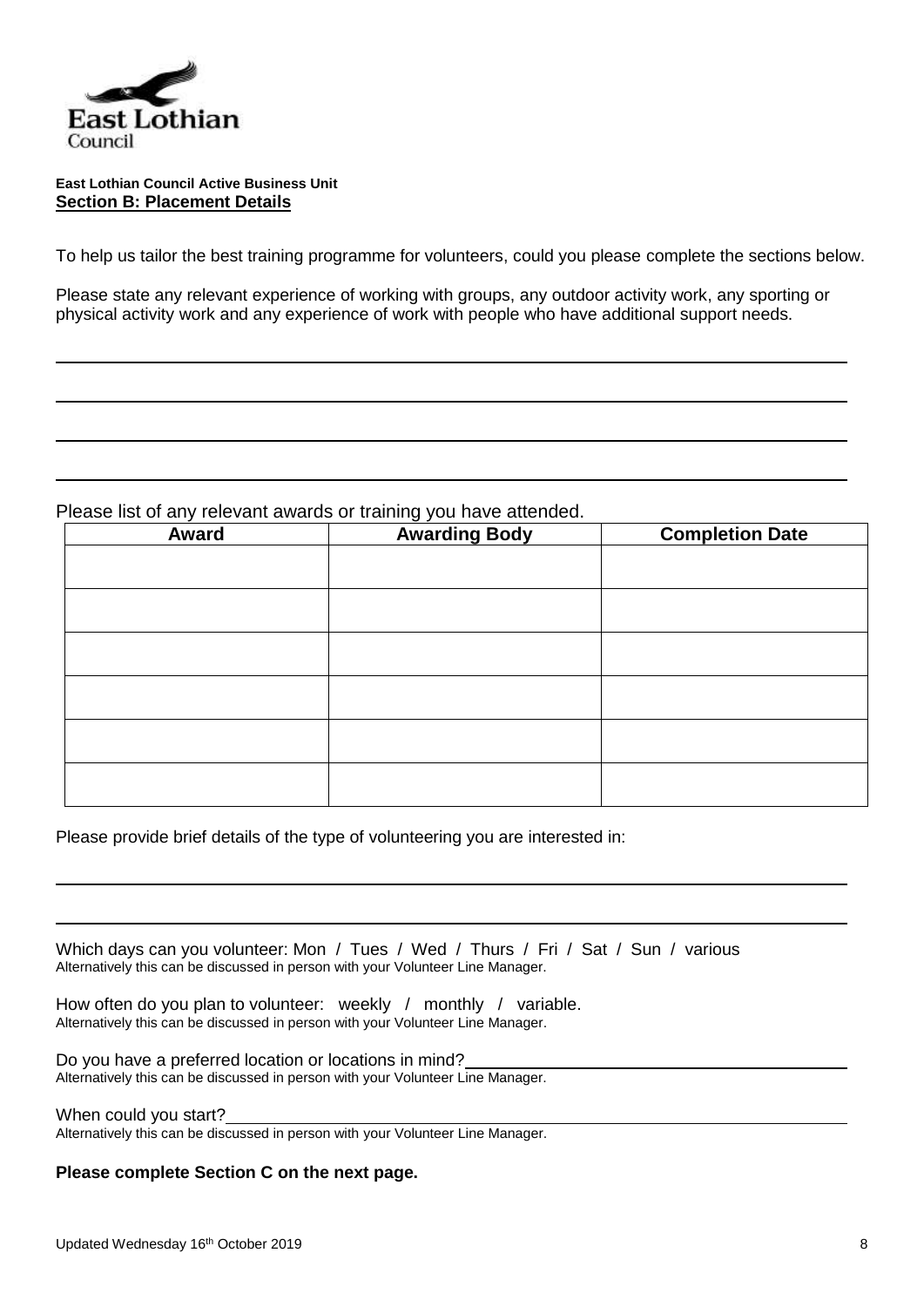

#### **East Lothian Council Active Business Unit Section C: PVG Scheme Record**

Please tick the statement that applies to you.

| I do have a current PVG Scheme Record | I do not have a current PVG Scheme Record |  |
|---------------------------------------|-------------------------------------------|--|
|                                       |                                           |  |

If you do have a current PVG Scheme Record, please tick the appropriate level of PVG currently held, this is stated at the top right of your certificate.

| Basıc<br>. אנ<br>'VC<br>309<br>.<br>IUGU<br>___<br>_____<br>$\sim$ |
|--------------------------------------------------------------------|
|--------------------------------------------------------------------|

Once you have completed this form can you please hand it or email it to your Volunteer Line Manager.

To arrange a suitable time to discuss your volunteering options, please contact your Volunteer Line Manager directly.

Please take any relevant award / qualification certification to your meeting with your Volunteer Line Manager so that copies can be taken for our records.

Thanks for taking the time to complete this form.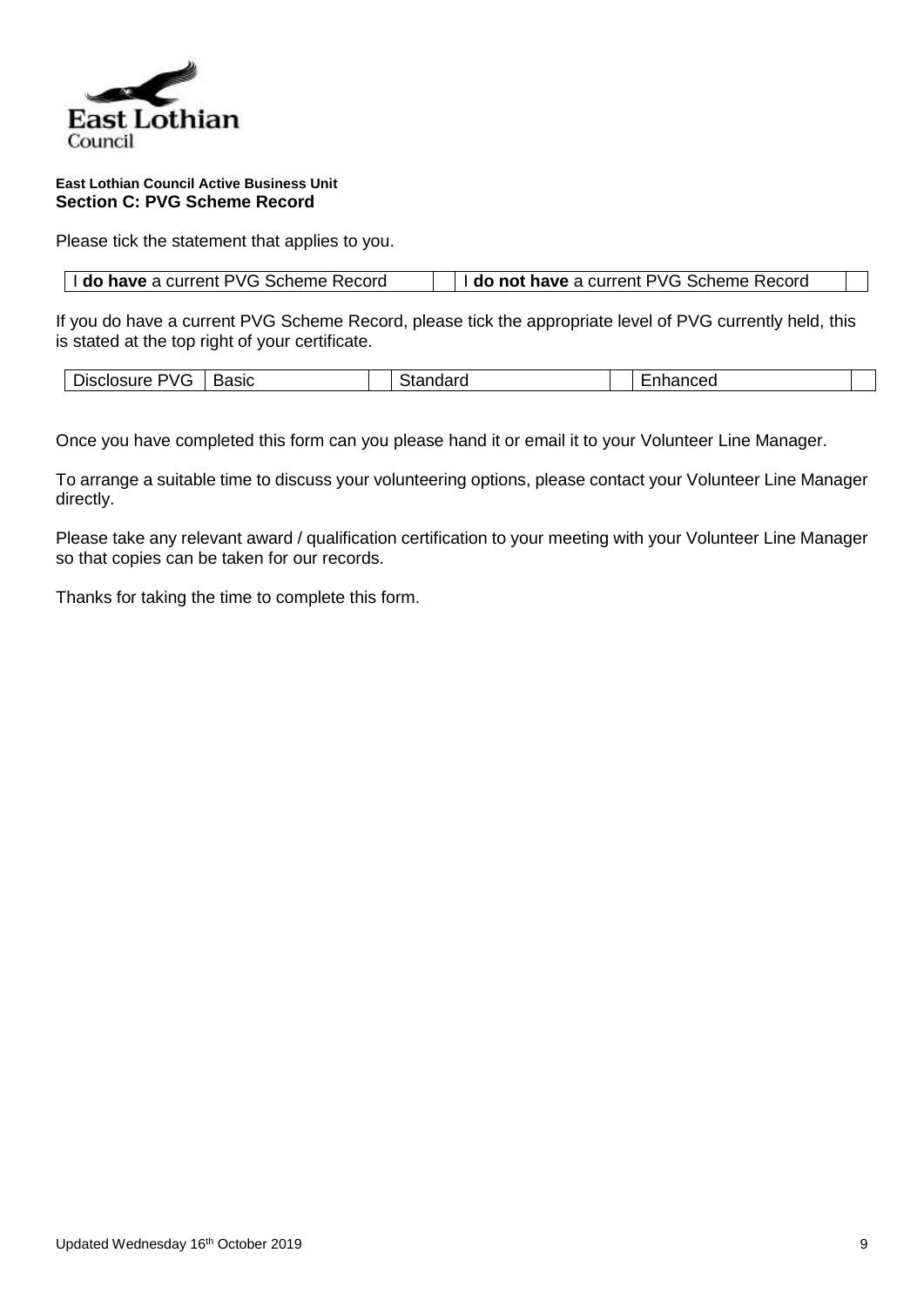

**East Lothian Council Active Business Unit When you have read the Volunteer Induction Pack, Policy and agreed your placement with your VLM, you will be asked to complete the Volunteer Agreement below, and return to your VLM.**

# **Volunteer Agreement**

The volunteer

I, ……………………………………….........…..(*full name in capitals*), agree to be a volunteer with East Lothian Council Active Business Unit and agree to the terms stated in the ABU Volunteer Induction Pack and ABU Volunteer Policy.

**Volunteer Signature:.........………………………................** 

**Date: ...............................**

**East Lothian Council Representative: .........………………………................** *(print name)*

**Date: ....................................**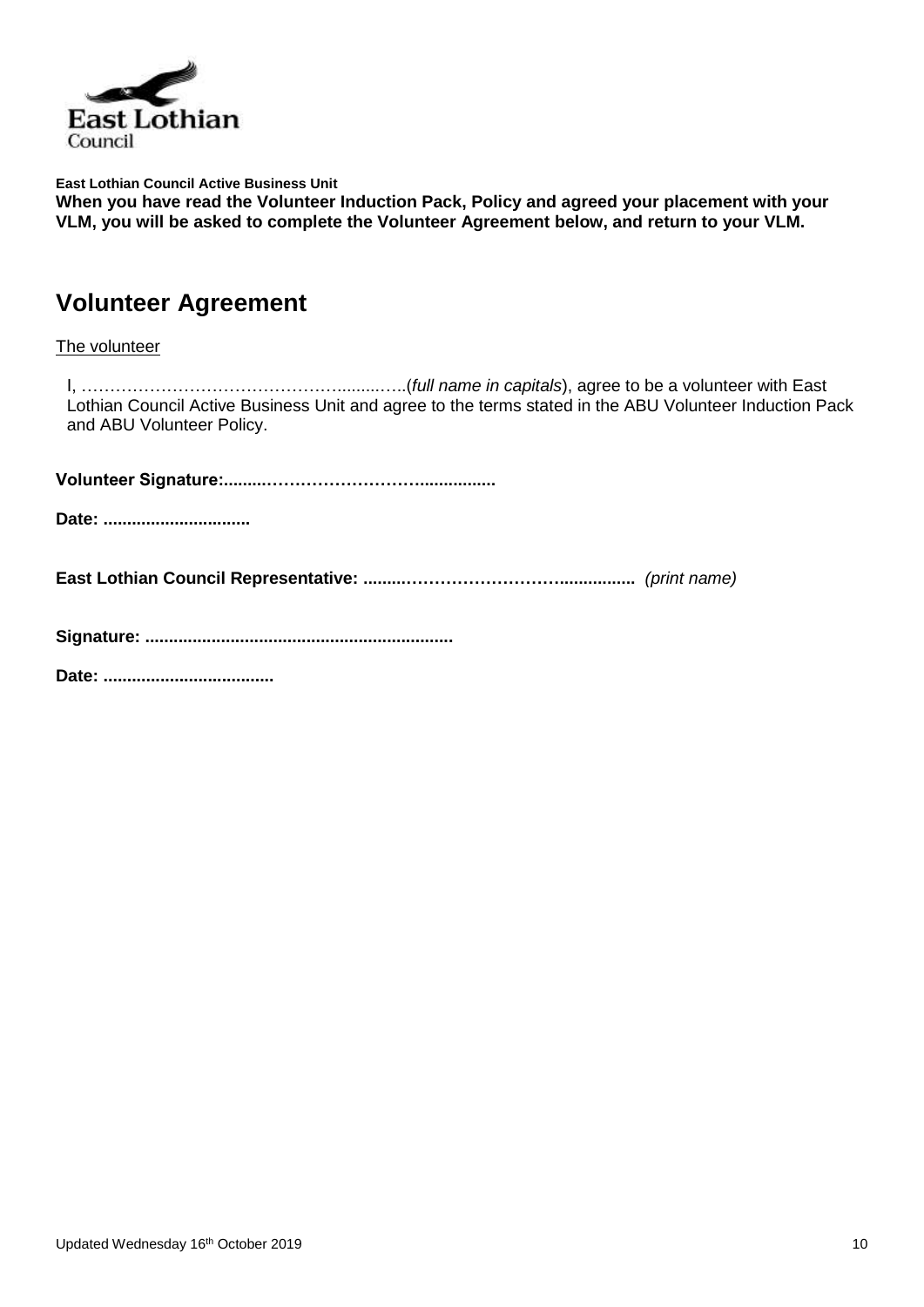

# **East Lothian Council Active Business Unit Volunteer Reference Request Form – Referee 1**

# **To be completed by applicant:**

| Applicant's Name:                                 |                                  |
|---------------------------------------------------|----------------------------------|
| Post applied for:                                 | Volunteer Active Business Unit:- |
| Volunteer Line Manager -<br>VLM (if known/agreed) |                                  |
| <b>Volunteer Line Manager</b><br>Email            |                                  |

# **To be completed by referee:**

| Referee's Name:                                                                                         |  |
|---------------------------------------------------------------------------------------------------------|--|
| Referee's organisation:                                                                                 |  |
| Referee's Job Title:                                                                                    |  |
| Referee's organisation address:                                                                         |  |
| Referee's organisation email:                                                                           |  |
| Referee's organisation phone<br>number:                                                                 |  |
| In what capacity have you<br>known the applicant? (e.g.<br>employer, friend, volunteer line<br>manager) |  |
| How long have you known the<br>applicant?                                                               |  |

| Dates applicant employed by / volunteered for your | From: |
|----------------------------------------------------|-------|
| organisation, if relevant.                         |       |

At time of leaving employment/current role was there any disciplinary action against  $\bigg\vert$  Yes / No<br>the applicant?

Please advise of the suitability of the applicant for this position (see post title at the top of this form):

# Please continue on page 12.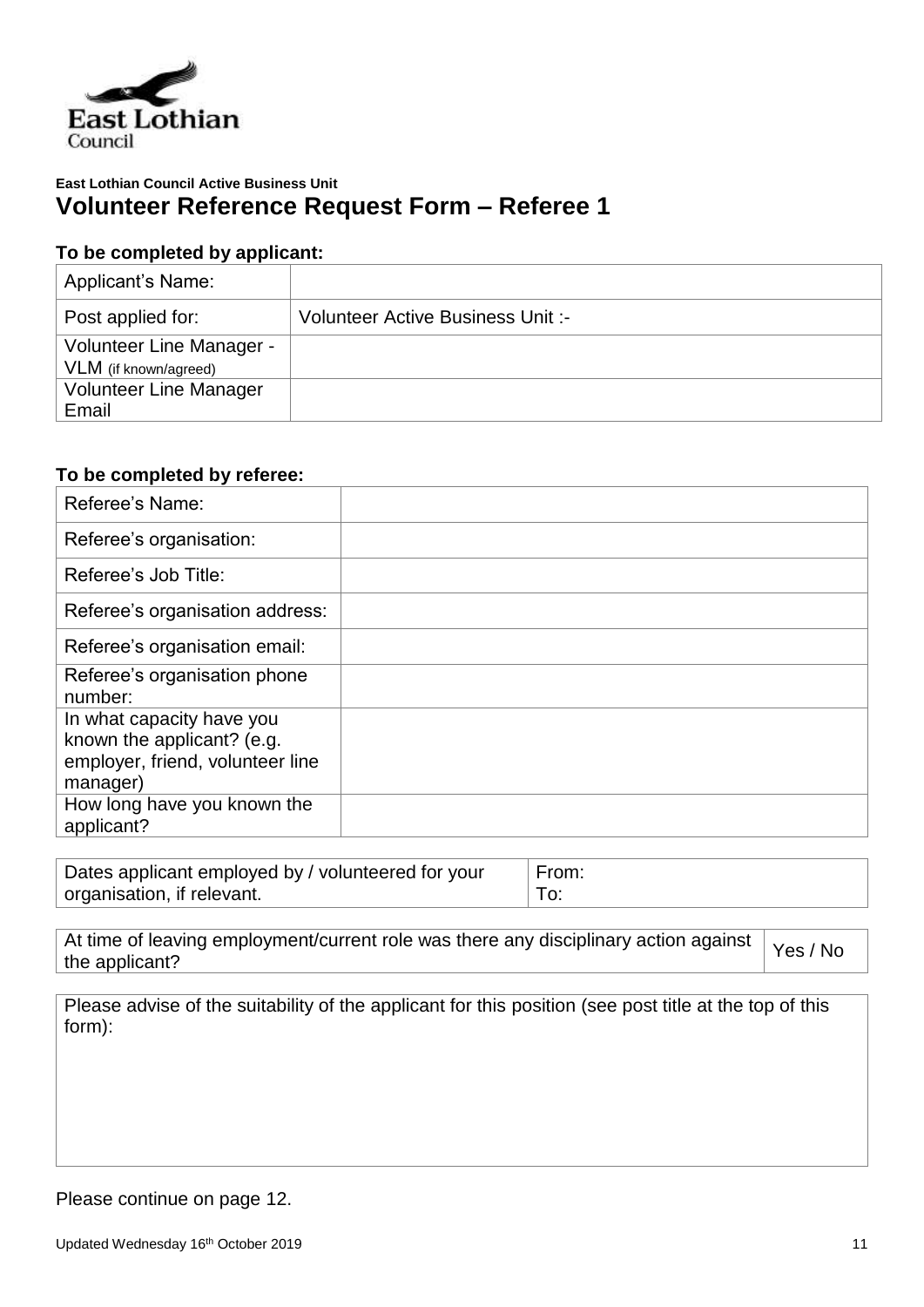

| Please advise of your assessment of the candidate in respect of the following areas: |           |      |      |      |
|--------------------------------------------------------------------------------------|-----------|------|------|------|
| Quality of Work                                                                      | Excellent | Good | Fair | Poor |
| Honesty                                                                              | Excellent | Good | Fair | Poor |
| Timekeeping                                                                          | Excellent | Good | Fair | Poor |
| Reliable                                                                             | Excellent | Good | Fair | Poor |
|                                                                                      |           |      |      |      |

Would you re-employ / engage the applicant in the same or similar capacity? Yes / No

Please add any other information which is relevant in assessing the applicant's suitability for the post:

Please return this form by email to the applicants Volunteer Line Manager, email at the top of the form, or alternatively, email to Mark Urwin, Senior Active Schools Co-ordinator: [murwin@elcschool.org.uk](mailto:murwin@elcschool.org.uk)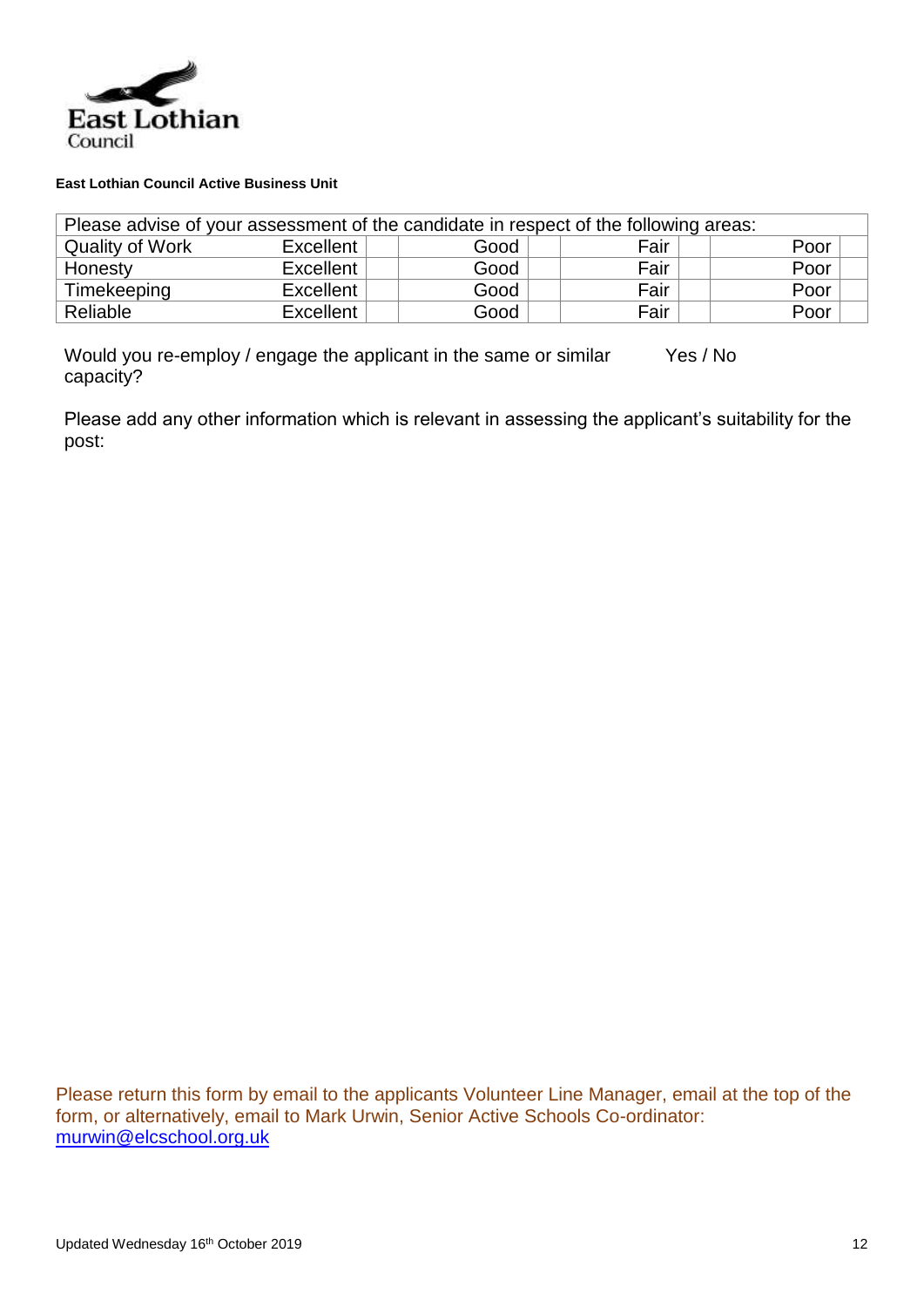

# **East Lothian Council Active Business Unit Volunteer Reference Request Form – Referee 2**

# **To be completed by applicant:**

| Applicant's Name:                                 |                                       |
|---------------------------------------------------|---------------------------------------|
| Post applied for:                                 | <b>Volunteer Active Business Unit</b> |
| Volunteer Line Manager -<br>VLM (if known/agreed) |                                       |
| <b>Volunteer Line Manager</b><br>Email            |                                       |

# **To be completed by referee:**

| Referee's Name:                                                                                         |  |
|---------------------------------------------------------------------------------------------------------|--|
| Referee's organisation:                                                                                 |  |
| Referee's Job Title:                                                                                    |  |
| Referee's organisation address:                                                                         |  |
| Referee's organisation email:                                                                           |  |
| Referee's organisation phone<br>number:                                                                 |  |
| In what capacity have you<br>known the applicant? (e.g.<br>employer, friend, volunteer line<br>manager) |  |
| How long have you known the<br>applicant?                                                               |  |

| Dates applicant employed by / volunteered for your | From: |
|----------------------------------------------------|-------|
| organisation, if relevant.                         |       |

At time of leaving employment/current role was there any disciplinary action against  $\bigg\vert$  Yes / No<br>the applicant?

Please advise of the suitability of the applicant for this position (see post title at the top of this form):

# Please continue on page 14.